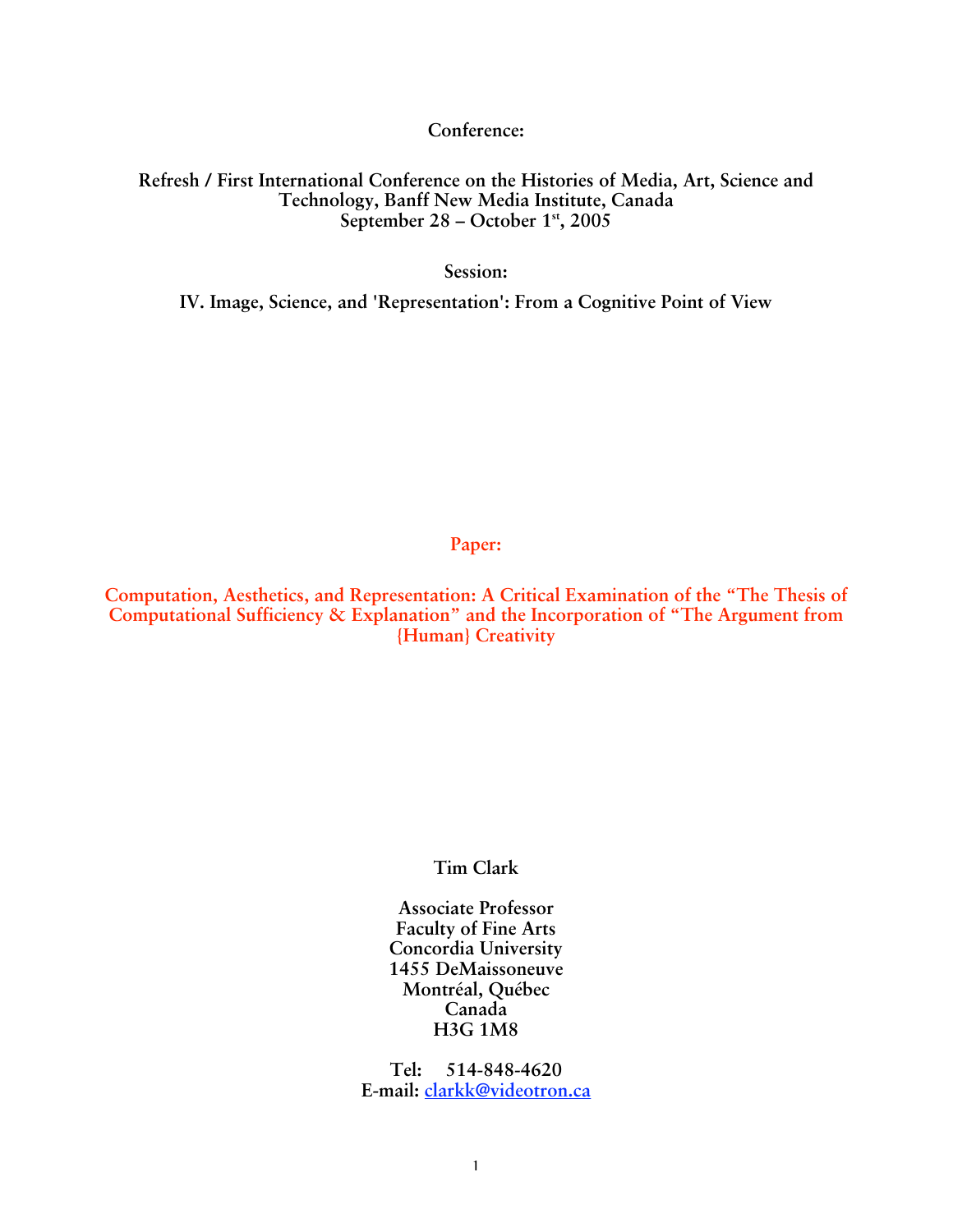In the 1996 issue of the Australian Journal *Psyche,* the English physicist and mathematician Roger Penrose published an essay in response to a series of review articles criticizing two of his earlier monographs, *The Emperors's New Mind* and *Shadows of the Mind.* These latter works had attempted to mount what, for Penrose, would have been a decisive blow against one of the most influential, and controversial set of theoretical and philosophical proposals ever to emerge during the  $20<sup>th</sup>$  century with respect to the nature of mind – the metaphysical thesis that computationalism provides both a necessary, and sufficient explanatory framework to account for mind and consciousness within context of the physics of the world. The American philosopher John Searle, in his own published attack on the work of the AI researcher Roger Schank and company at Yale, *Minds, Brains and Programs*, had formulated the Thesis as "The Strong Theory of Artificial Intelligence." By strong AI Searle referred to the presumption that the computer was more than a mere implement to be used to study mind, but rather, the much stronger, metaphysical claim that it is "*really is a mind, in the sense that given the right programs the computer can be literally be said to understand and have other cognitive states* ".

The rise of the thesis of Strong AI during the  $20<sup>th</sup>$  century is hardly surprising given a situation where the only exemplar for "intelligence" was human cognitive experience. As such, it was virtually axiomatic that the pioneering groups of mathematicians and engineers working on the development of computational systems equivocated the internal cognitive processes underlying mind with the internal hardware structure and algorithmic processes of computational systems.

A seminal example of this process of equivocation can be found in the opening paragraph of the document, *A Proposal for the Dartmouth Summer Research Project on Artificial Intelligence*, that was submitted in 1955 to the Rockefeller Foundation requesting the required funding to set up the conference. The document announces, "*The study will proceed on the basis of the conjecture that intelligence (which is reserved for humans) can in principal be so precisely described that a* machine can be made to simulate it.<sup>" 1</sup>

Although the Dartmouth Conference is an important social event in the history of AI *the* consequential milestone was the publication, 1936-37 and 1950 of two papers, *On Computable Numbers with an application to the Entscheidungsproblem* and *Computing Machinery and Intelligence*. Written by the English mathematician Alan Mathison Turing, these papers investigated

<sup>1</sup> McCarthy, J., M.L. Minsky, N. Rochester,

 <sup>&</sup>amp; C.E. Shannon. A Proposal for the Dartmouth Summer Research Project on Artificial Intelligence. John McCarthy, Department of Mathematics, Dartmouth College, Hanover, NewHampshire,1. This "conjecture" is now known as the "physical symbol system hypothesis."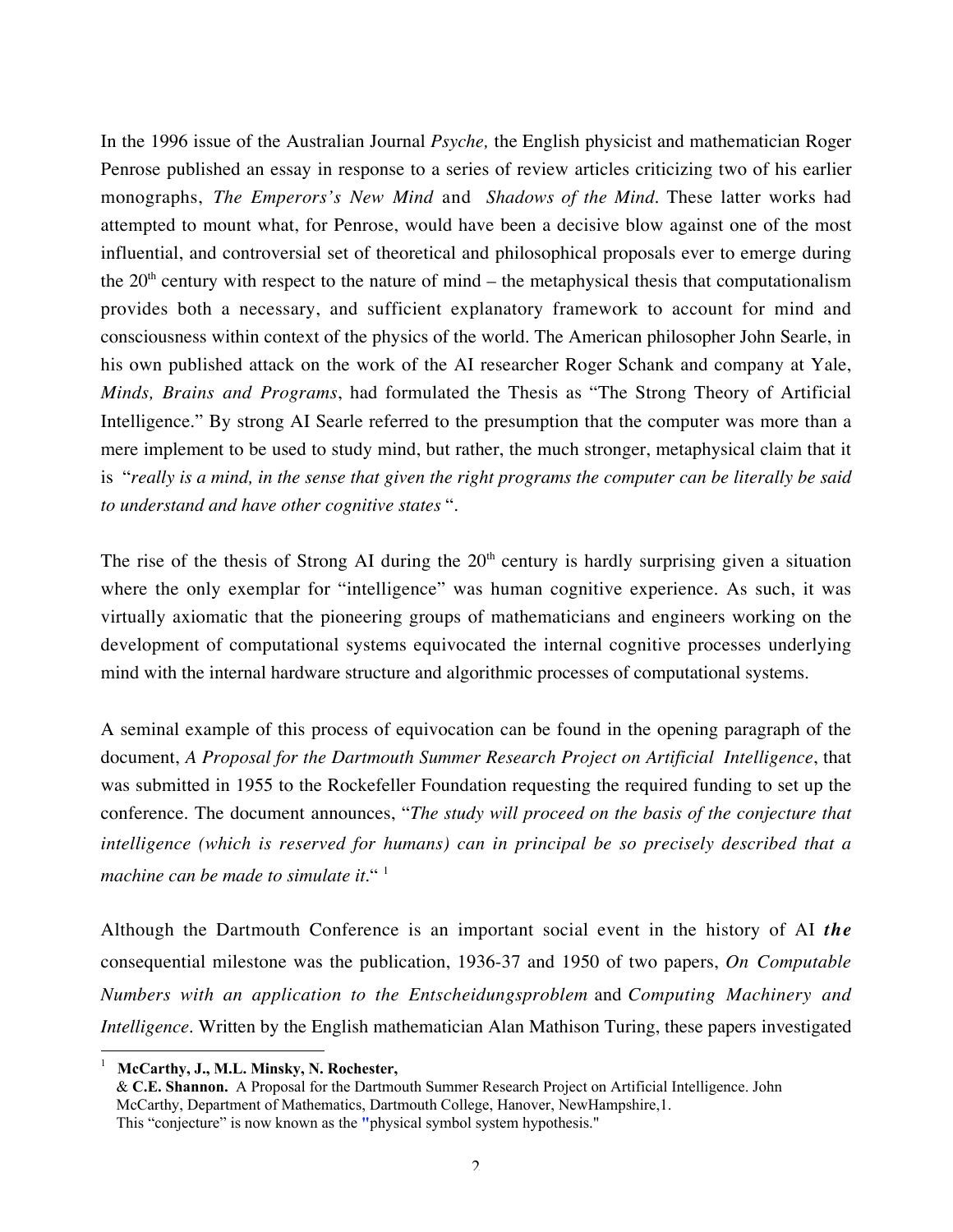the nature and limitations of computability of effective procedures and, as Turing himself remarked, whether "*machines will eventually compete with men in all purely intellectual fields*". In particular, Turing had, as early as 1936 begun to address what, for many, would later become *the* fundamental question. As the Cambridge mathematician Andrew Hodges recently observed, "*everyone agrees that today the basic question is whether human minds are super-mechanical.*"

Notwithstanding the monistic character of the "question," it is possible to divide the issues of mechanical/supermechanical it into a sub-set of two questions. In a 2003 paper by the philosopher and computer scientist Selmer Bringsjord and Konstantine Arkoudas titled, *The Modal Argument for Hypercomputating Minds,* they ask, "*one of the things that we don't know is whether the human mind hypercomputes, or merely computes – this despite informal arguments from Godel, Lucas, Penrose and others – for the view that, in light of the incompleteness theorem, the human mind has powers exceeding those of Turing Machines and their equivalents.*" In what appears, at first read, to be a different question the computer scientist and bio-computationalist Hava {Eve} Siegelmann pointed out in the introduction to her 1995 paper, "Computation Beyond the Turing Limit," that there have been ". . . *Numerous efforts to build machines that simulate the world or communicate with it. The computational power and dynamic behavior of such machines is a central question for mathematicians, computer scientists, and occasionally, physicists*."

I stress on "first read" because these questions are, I would argue, constrained by a conceptual framework of at least five *contentious*, baseline philosophical premises. In the first case, there is the metaphysical doctrine of materialism-physicalism, which argues that at its most fundamental level, any lawful claim concerning empirical features of the world will assert, and only assert, either truth claims about facts pertaining to the physics of the material world or, about facts that are, themselves, dependent on that physics. The second constraint is the "modeling," or formalization thesis which refers to the development of sets of axioms and rules of deduction that interpretatively map features of the physical world. The third constraint is the correspondence, or isomorphic theory of truth. Perhaps the most famous post  $2<sup>nd</sup> WW$  formulation of correspondence is Alfred Tarski's "The Semantic Conception of Truth."<sup>2</sup> It states that any propositional locution containing the terms "true" or "false" is a  $2<sup>nd</sup>$  order assertion about a  $1<sup>st</sup>$  order locution about a given state of affairs. For example, "It is true that it is raining outside right now" if, and only if "It is raining outside right now." <sup>3</sup>The fourth constraint is the Argument from the First Person, or the Primacy of the Epistemic

<sup>2</sup> Tarski, Alfred. "The semantic conception of truth," in *Philosophy and Phenomenological Research* 4, 1944, 13-47.

<sup>3</sup> The correspondence theory of truth is, philosophically, a highly contentious position. In arguing that it is a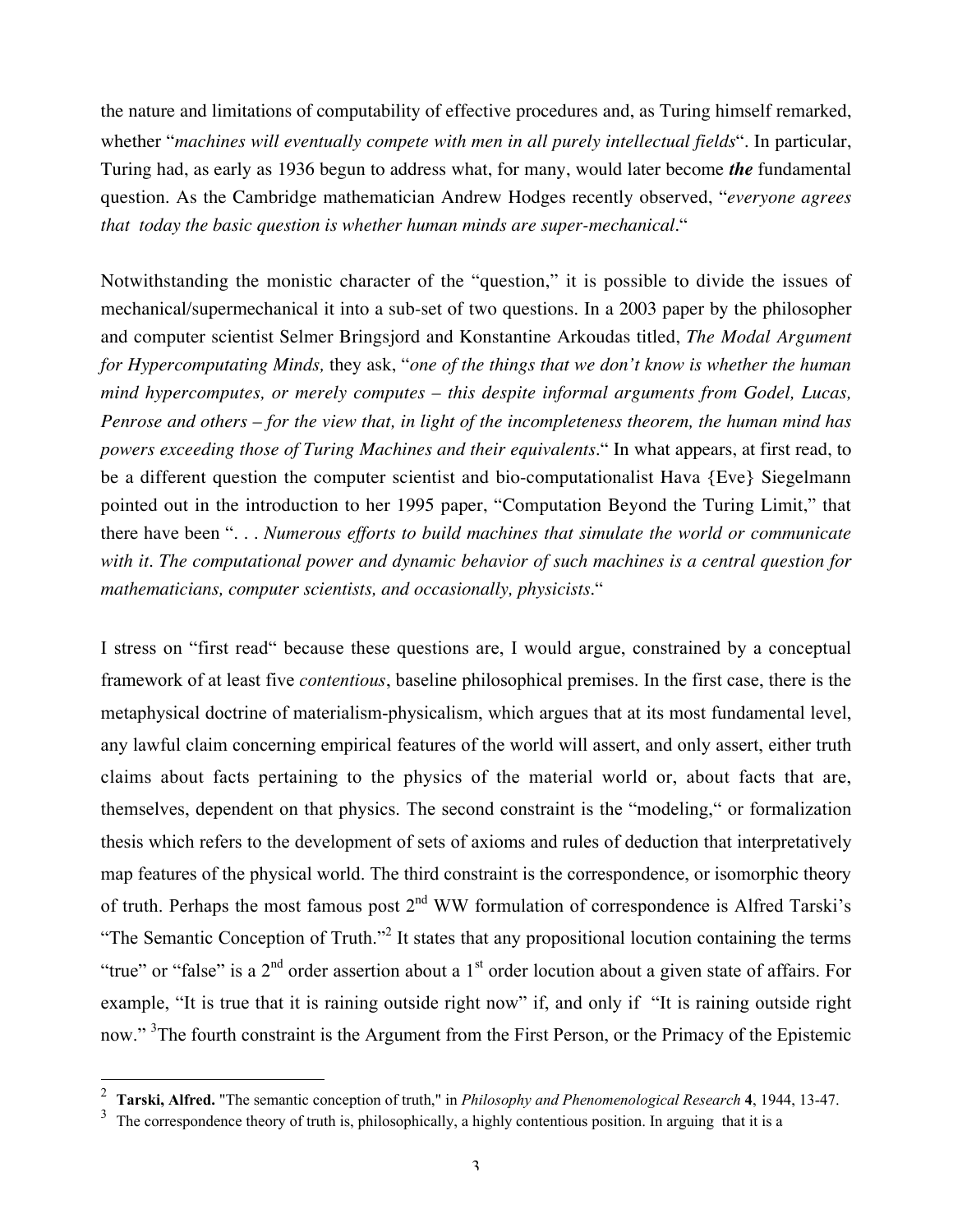Subject. The fifth, and perhaps most important constraint, is that "intelligence" is both thoeretically explainable and, reproducible. Notwithstanding the up front objective of AI has always been the formulation of a "true" theory of intelligence, it is somewhat less than apparent that this goal has always been primarily directed towards the reproducibility of human intelligence as an *artificial* process.

Accordingly, in the case of the position of Bringsjord and Arkoudas, the question of mechanicalsupermechanical relates specifically to the formulation of a "true" theory of mind and intelligence while, in Hava Siegelmann's case, the aim is the construction of an *artificial*, machine based entity capable of intelligent interaction with the world. Although both positions are parasitic on how we may understand the nature of mind it does *not* follow that, whereas we may never develop a true theory of {Human} mind and intelligence, that we will not be in a position to creat a form of machine intelligence that can, as Siegelmann notes, *simulate the world or communicate with it*.

If, in light of these five constraints, we examine, for example, the work of the influential computational theory of the "*Conscious Mind"* developed by the Australian philosopher David Chalmers, then this theory accepts that the first constraint forms a warranted baseline presupposition. But, as a computationalist position, it is a functionalist-representationalist theory of the mental properties of mind. As such, the relation between these properties and the biochemicalneurological structure of mind must be reformulated in non-reductionist terms. Consequently, mental properties, though dependent on the biochemical-neurological substrate are, as David Chalmers argues, "supervenient"<sup>4</sup> upon the substrate of mind insofar as they are not reducible to this substrate. At base, computationalism then asserts property dualism, a representationalist theory of mind, token physicalism, and substrate independence or, what is known as the "multiplerealizablity" thesis.

<u>.</u>

constraint my point is that most, if not all the adherents of the the computationalist thesis espouse, for want of a better phrase, a form of naïve realism. This is the assumption that the objective of scientific practice is the establishment of sets of theoretical models that assert truth claims about a *mind independent*, objective reality.

<sup>4</sup> Chalmers, David J. The Conscious Mind: In Search of a Fundamental Theory. Oxford: Oxford University, Press, 1996.

Chalmers points out that although the principle of supervenience was first considered by the English philosopher G.E.Moore in 1930's both the term, and its first articulated formulation was by English and American philosophers David Hare and Donald Davidson. By "supervient" we mean that once the physical facts with respect to, for example, the biochemical and molecular foundations of the neurological structure of the human mind are established, then the facts about neurology are *locked in*.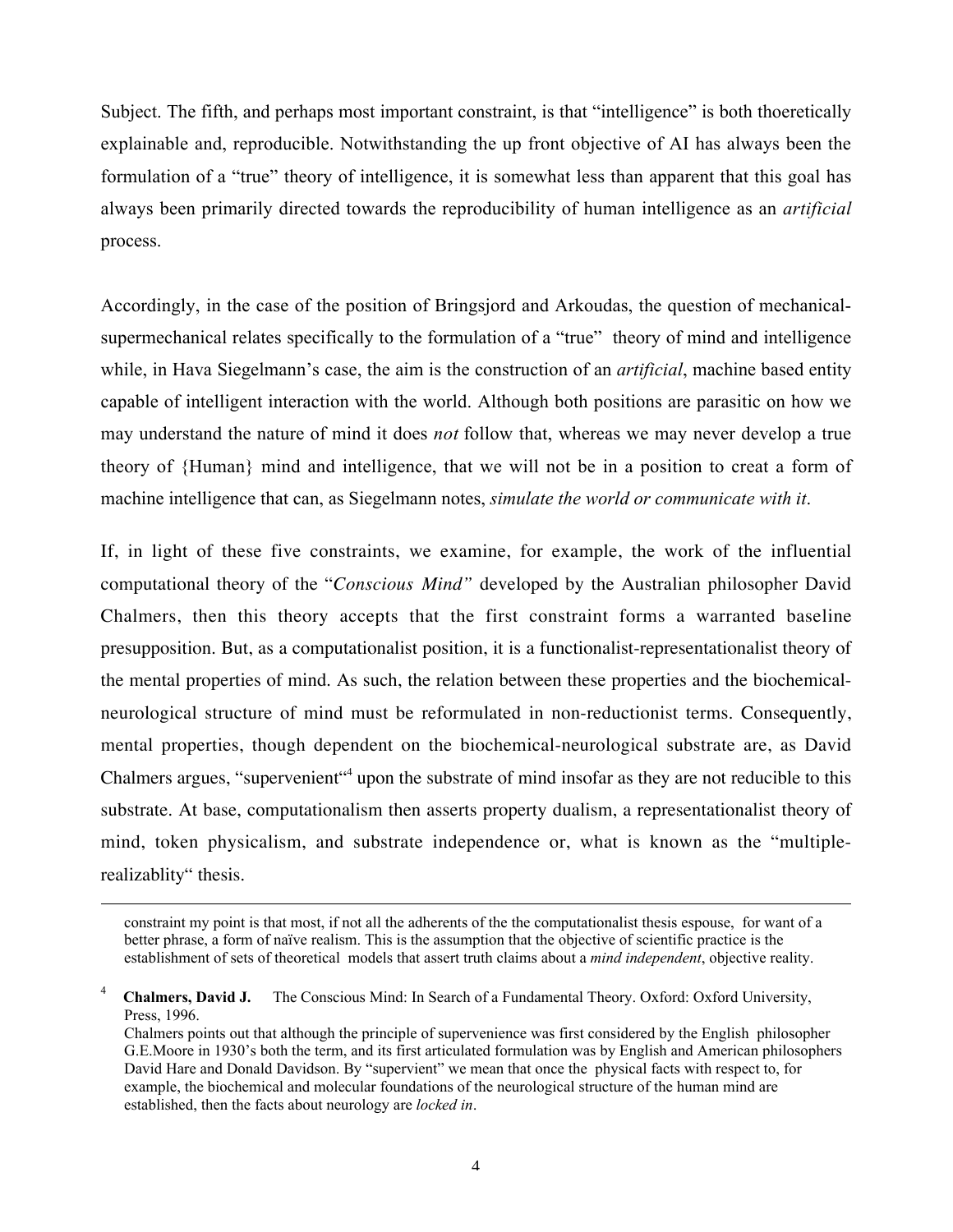As the cognitive scientist Mel W. Bartlett forcibly notes,

The need for modeling in neuroscience is particularly intense because what most neuroscientists ultimately want to know about the brain *is* the model—that is, the laws governing the brain's information processing functions. The brain as an electrical system, or a chemical system, is simply not the point. In general, the model as a research tool is more important when the system under study is more complex. In the extreme case of the brain, the most complicated machine known, the importance of gathering more facts *about* the brain through empirical studies must give way to efforts to relate brain facts to each other, which requires models matched to the complexity of the brain itself.<sup>5</sup>

It is important to underscore the possible implications of the applicative scope of the thesis of "Computational Sufficiency & Explanation." The "Thesis," when formulated as a strong interpretation of the principle of explanatory sufficiency, maximizes the claims of necessity for computationalism to cover *all* phenomena in the Universe. In this strong form the "Thesis" is, ontologically, a functionalist, or a formistic description of the universe. Known as the Zuse-Fredkin Thesis after the work of Howard Fredkin and Konrad Zuse, it proposes that the universe is, by definition, a "uniniversal cellular automation" or a universal computational system. As the mathematician and theoretical physicist Petrov Plamen notes,

If the Universe is a universal cellular automaton (UCA)3, anything that is going on within that UCA, obviously, is some sort of a computational process, and then we *ourselves* (together with our "mathematical thoughts") are nothing more than *algorithms* taking place in some specific region of space/time of the automaton.<sup>6</sup>

I am not arguing that anyone who advocates some variant of computationalism necessarily accepts the Thesis in its strong form. Rather, the bedrock metaphysical constraint on computationalism is that the universe is a causally closed, physical system – a position that each proponent will have to contend with. It is precisely at this point that a fundamental question arises concerning the explanatory status of the mind and, of Humanity's position within this universe. Furthermore, it is also here that The Argument from Human Creativity comes into play insofar as it provides a sixth boundary constraint that computationalism will have to contend with inasmuch as it may, or may not provide a further necessary, component of the computationalism. As Bringsjord and Arkoudas point out **if,** "*in light* of" a strong interpretation "*of the incompleteness theorem*", then "*the human*

<sup>5</sup> Bartlett, W, Mel. "In the Brain, the Model is the Goal". *Nature Neuroscience Supplement,* 3:1183, November  $\frac{2000}{.}$  1.

Petrov, Plamen. "The Church-Turing Thesis as an Immature Form of the Zuse-Fredkin Thesis (More Arguments in Support of the "Universe as a Cellular Automaton" Idea)," in *Series of Brief Articles about Digital Physics, 2003* Faculty of Mathematics and Informatics, Sofia University, Bulgaria, 2.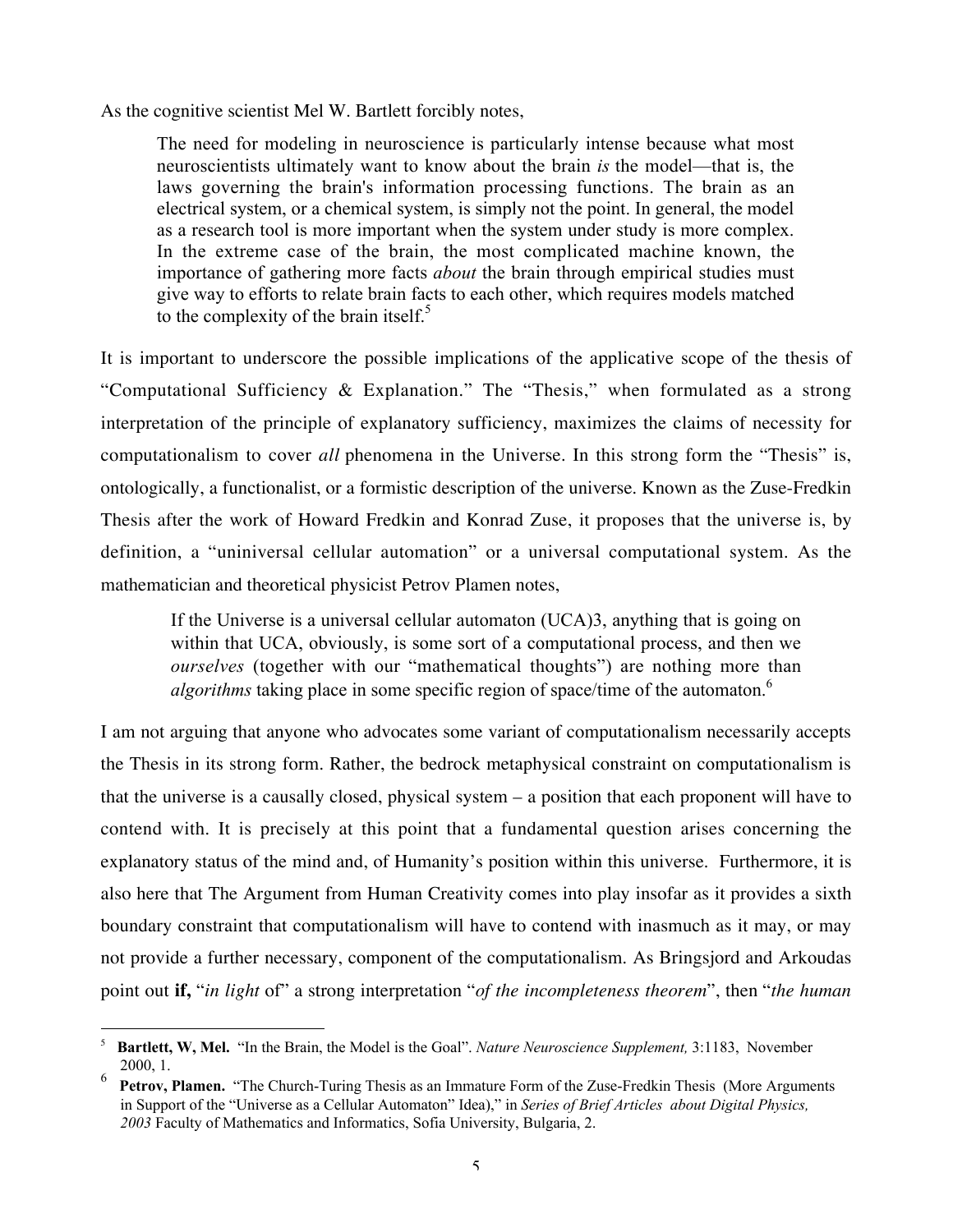*mind has powers exceeding those of Turing Machines.*" The Argument from Creativity<sup>7</sup> then becomes the assertion that the *"human mind has powers exceeding those of the Turing Machine*"<sup>8</sup> which, *if* it were established would, in turn, provide us with a canonical *reformulation*<sup>9</sup> of human creativity.

Part of the difficulty here is that it is a controversial question as to whether one could actually develop a strong reading of Kurt Godel's "incompleteness theorem" and, the coextensive arguments Alan Turing and his doctoral advisor at Princeton, Alonzo Church. Each of these positions were

Kant reasoned that, as a consequence of a subject's disinterested, perceptual {phenomenal} encounter with the beauty of nature and the works of art of genius, we are provided with "a sense," or a symbol of humanity's moral freedom. In so arguing he established a distinction that would form a canonical component for the *Argument from Human Creativity* – the difference between what comes into existence as a function of the empirical laws of causality that structure the natural world and, what comes into existence as a function of a different form of causality – the causality of free human action. Thus creativity, is free causality because it is not constrained by the causality of nature. At base, his central philosophical concern was to understand how nature and freedom intersected in our socio-phenomological world. As Kant remarked, "all human intervention in the natural order", not just Fine Art inasmuch as all forms of human productive activity were a functional consequence of the teleological nature of human intentionality grounded in the casualty of our free social action.

8 This conclusion is hardly surprising given that Bringsjord is one of the principal supporters of the Argument from Human Creativity working today {In particular, read < Bringsjord, Selmer & Ferrucci, David. Artificial Intelligence and Literary Creativity Inside the Mind of Brutus, a Storytelling Machine, 1999}. In addition, Bringsjord and Arkouda's position is that, notwithstanding the Luas-Penrose position, John Searle presents the far more compelling case against computationalist argument. Thus, although the computationalist position collapses this, however, does not preclude that theoretically mind, at least in part, hypercomputes - hypercomputation, or super-recursive computation being computation beyond theTuring Limit. Certainly of greater interest for us is that Turing also felt that Godel's theorem simply underscored the fact that the human intellect was not constrained by the theorem. As Turing remarked in his paper *Computing Machinery and Intelligence*,

The short answer to this argument is that although it is established that there are limitations to the powers of any particular machine, it has only been stated, without any sort of proof, that no such limitations apply to the human intellect. But I do not think this view can be dismissed quite so lightly.  $\{11\}$ 

9 If Bringsjord and Arkoudas prove to be correct then a subsequent reformulation of mind as a hypercomputational system would represent an absolutely momentous event insofar as we would be in a position to argue that mind was "super-mechanical". Consequently, Kant's use the Argument from Human Creativity to argue that human socio cognitive activity is a function of *free* Human action collapses inasmuch as that "socio-cognitive activity" would now be supervient on the physics of the world. As Douglas Hoftstadter noted, freedom would finally "bottom out".

 $\overline{a}$ 7 The *locus classicus* formulation of the Argument from Human Creativity is found in Immanuel Kant's 1790 work *The Critique of the Power of Judgement.* In particular, the section of the Critique titled *The Faculties of the Mind which Constitute Genius*,

The imagination {as a productive faculty of cognition} is a powerful agent for creating, as it were, a second nature out of the material supplied to it by actual nature. It affords us entertainment where experience proves too commonplace; and we even use it to remodel experience, always following, no doubt, laws that are based on analogy . . By this means we get a sense of our {ethical-political} freedom from the law of association' {which attaches to the empirical employment of the imagination}.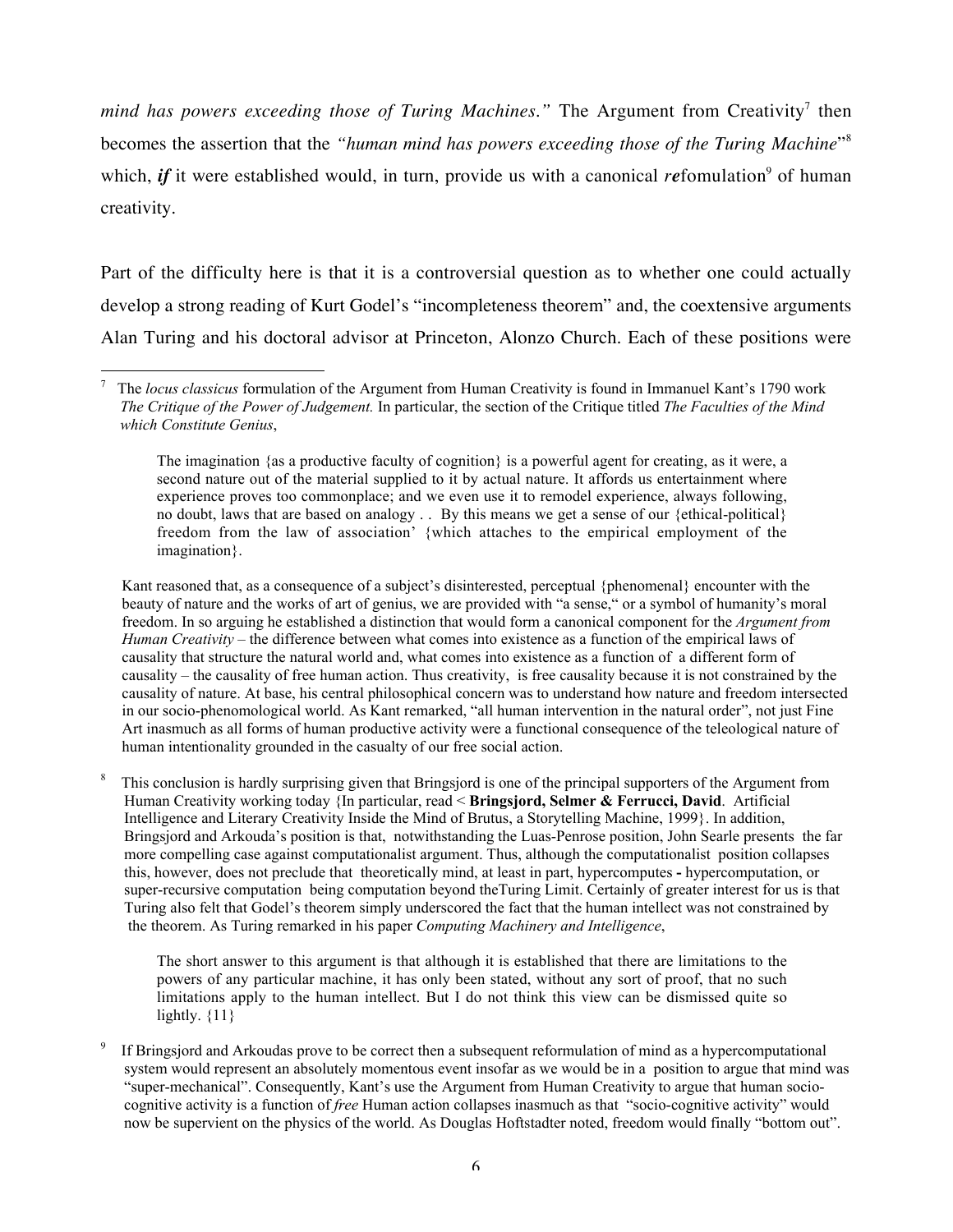developed in response to the German mathematician, David Hilbert's question concerning the "*Entscheidungsproblem"* or the "decision problem". As Andrew Hodges explains, "*Was there a formal method {in the mathematical meaning of mechanical method}, for any given mathematical proposition by which it could be decided whether or not it was provable?"* Church, Godel, Emil Post, and Turing all responded that there is no mechanical method available.<sup>10</sup>

Godel's "Incompleteness Theorem" states that, *For any formal theory in which basic arithmetical facts are provable, it's possible to construct an arithmetical statement which, if the theory is consistent, is true but not provable or refutable in the theory*." A further, informal interpretation that historically has been appended to the "Theorem" is that although "*an arithmetical statement*" is unprovable within a formal theory, the mathematician "intuitively" recognizes the truth of "statement". In its strong form the "Incompleteness Theorem" is then interpreted as stating that, with respect to the axiomatization of the world, the theorem constrains *any* theoretical model covering *every* event phenomenon. This conclusion directly leads to the question whether mind is "super-mechanical". This question may be answered in the affirmative if, in fact, "*the human mind has powers exceeding those of the Turing Machine*."

For many commentators the greatest figure with regards to machine intelligence is, without question, Alan Turing. In an introduction to an edited collection of essays published after a 2004 conference held on the work of Alan Turing at the Logic Systems Laboratory of the Swiss Federal Institute of technology, the American computer scientist Douglas Hoftstadter poses the rhetorical question as to whether Turing actually thought machine intelligence would come to compete with or equal human intelligence.<sup>11</sup> This is the question that Turing attempted address in what must be one of the most debated papers ever to be published in the  $20<sup>th</sup>$  century.

Following the lead of Alonzo Church's formulation of "effective calculability" and his demonstration that there were "undecidable problems" Turing redrafted the David Hilbert's question in terms of the computability of effective procedures<sup>12</sup>, or algorithms using his Turing

<sup>10</sup> Hodges, Andrew. "What Would Alan Turing Have Done After 1954? ", in *Alan Turing: Life and Legacy of a Great Thinker*. Teuscher, Christof (ed) Berlin: Springer-Verlag, 2004, 50.

Hoftstader, Douglas. "Inroduction", in *Alan Turing: Life and Legacy of a Great Thinker*.Teuscher, Christof (ed Berlin: Springer-Verlag, 2004.

<sup>12</sup> Or, calculable by finite means.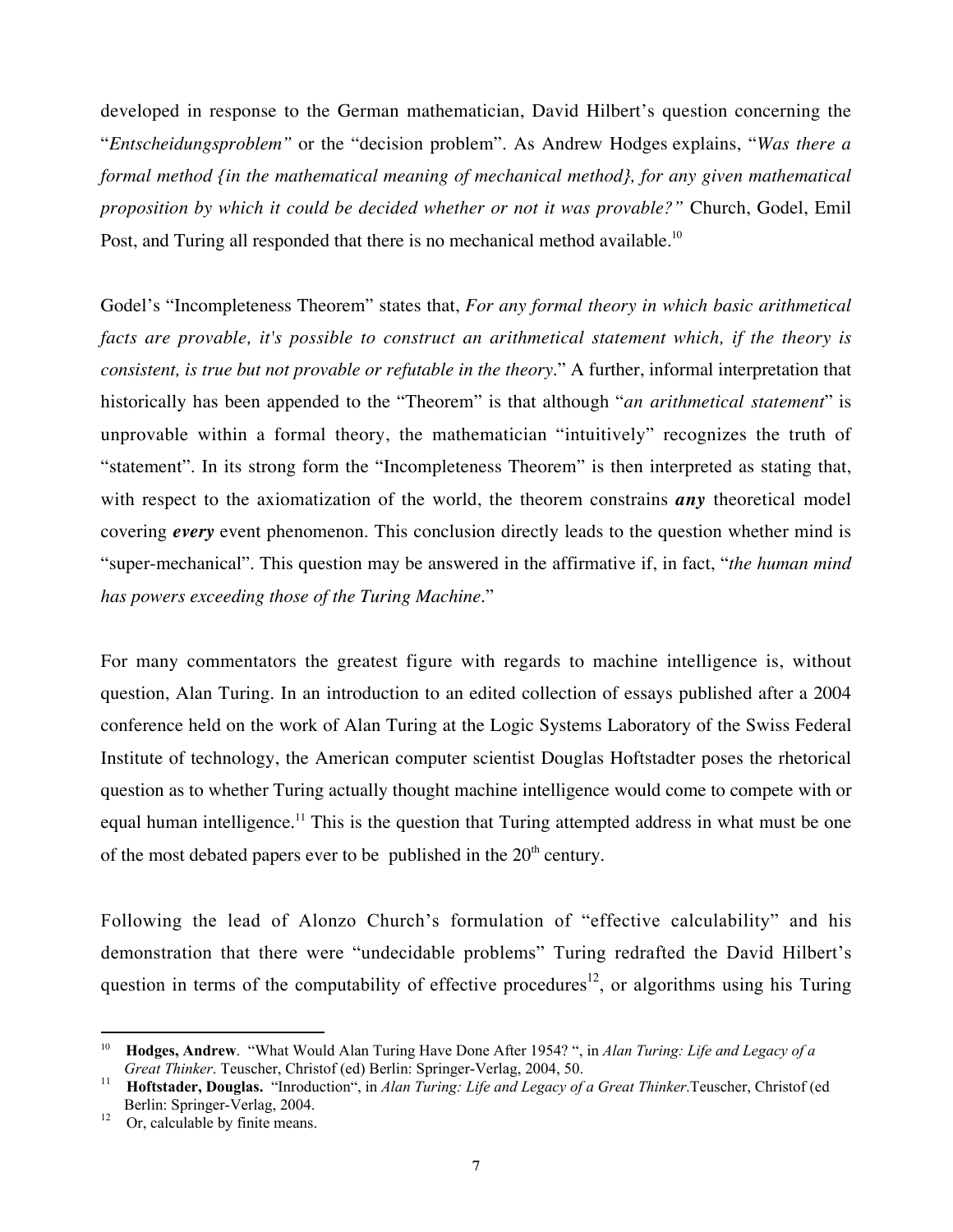Machine. Turing's work {may} have demonstrated that all existing, and *possibly* all future, discrete state computer systems are subject to the constraints of a *Turing Machine*<sup>13</sup>. This conclusion is also referred to as the Turing Limit with regards what can, and cannot be computed. The question is how does this conclusion square with Turing's hope that sometime in the near future machine intelligence will match human intelligence. Turing's response to this question was presented in his 1939 and 1950 papers *Systems of Logic based on Ordinals* and *Computing Machinery and Intelligence*, Turing proposed to address the issue "can computers think."<sup>14</sup>

The original question, 'Can machines think?' I believe to be too meaningless to deserve discussion. Nevertheless I believe that at the end of the century the use of words and general educated opinion will have altered so much that one will be able to speak of machines thinking without expecting to be contradicted. I believe further that no useful purpose is served by concealing these beliefs.

In his 1950 paper he addresses a number of what he called *Contrary Views on the Main Question* of machine intelligence*.* Five of these "Views" constute a core set postulates that underwrite *The Argument from {Human} Creativity.* The first postualte is the "Lady Lovelace Objection." In this case, the *Argument from the Generation of New, Original Solutions.* These are the now famous remarks of the 19<sup>th</sup> century English mathematician Augusta Ada Byron concerning Charles Babbage's "Analytical Engine". She remarked that the "*Engine*" has "*no pretensions to originate anything"* and that *"It can do whatever we order it to perform*"<sup>15</sup> . Historically, the "Lovelace Objection" is the first use of the "Argument" to define what a computational system cannot do, as opposed to we humans can do. Interestingly, any survey of **all** of post  $2<sup>nd</sup> WW$  literature in the disciplines of AI systems development and psychology would reveal that "the generation of new, original solutions" will appear in almost all of the standard formulations of creativity $<sup>16</sup>$ .</sup>

14 Turing, Alan M. "Computing Machinery and Intelligence", *Mind*, Vol. LlX, 236, (1950), 433-60, 1.

15 Ibid, 9.

What is creativity? Generally, artefacts are labelled as creative if they are both novel and appropriate;

<sup>&</sup>lt;sup>13</sup> Turing himself considered that both analog, and digital computers as being subject to TM. However, like many of the issues with surrounding the Turing-Godel-Church thesis this claim is controversial. For example, B. Jack Copeland and Richrad Sylvan in their paper "Beyond the Universal Turin Machine" argue, flat out, that the UTM Thesis is false, while Aaron Sloman dismissses it as irrelevant - "The Irrelevance of the Turing Test (and maybe to computers as we know them)". *School of Computer Science Theory Seminar*, The University of Birmingham, 2003.

<sup>16</sup> A typical formulation is found in the paper by Rob Saunders & John S. Gero, "Artificial Creativity: Emergent Notions of Creativity in Artificial Societies of Curious Agents", *The Key Centre of Design Computing and Cognition*, The University of Sydney, 2005,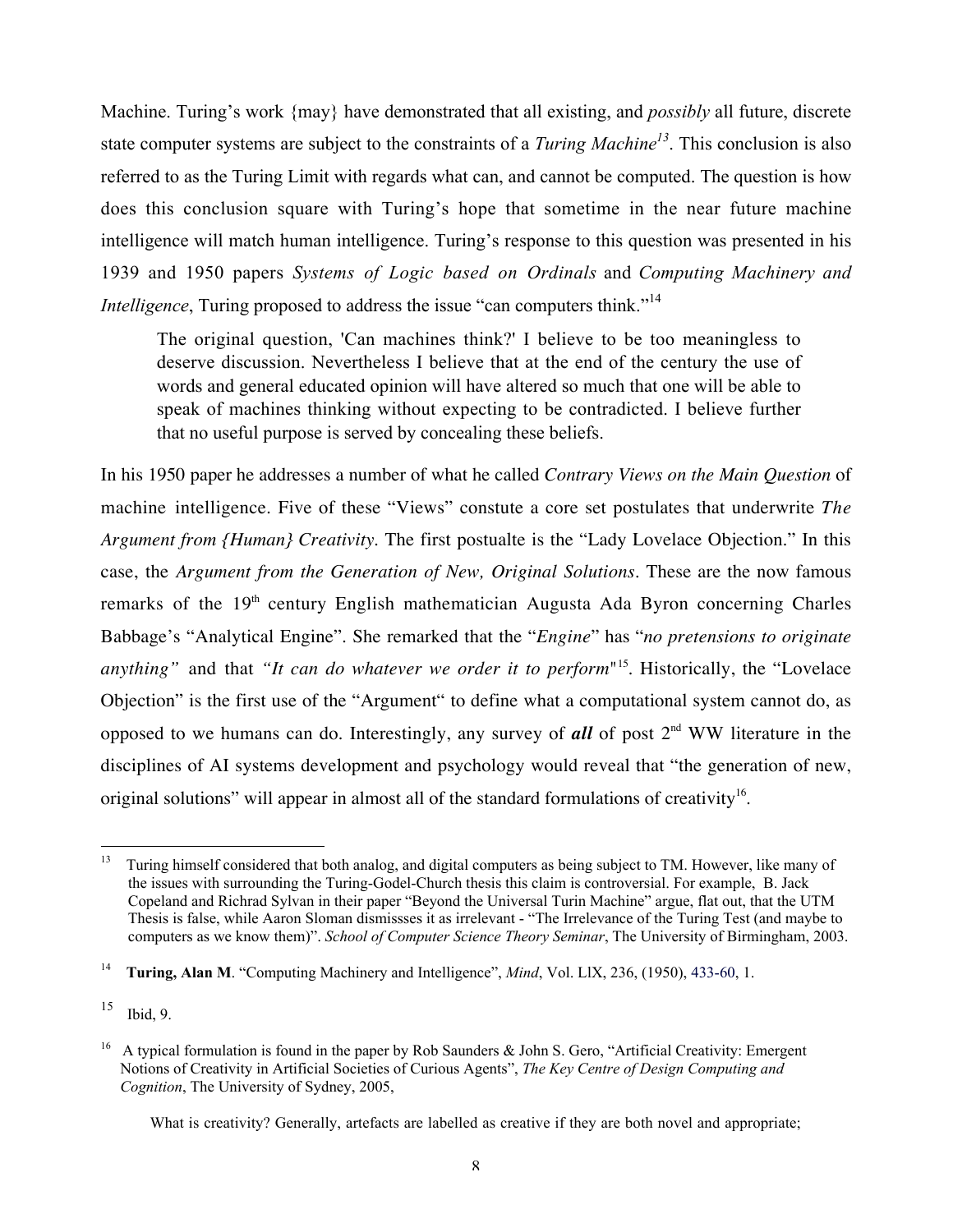Postulate two is the *Argument from A Posteriori Experience*, or what Turing calls "The Argument from the Informality of Behavior." As a position with respect to the behavior of human beings, it argues that it is not possible to provide a set of rules prescribing our behavior in all possible situations. The third postulate is "The Argument from Consciousness" or, *The Argument from Phenomenological Experience.* In this case, Turing quotes George Jefferson who, in his Lister Oration for 1949 argues that "*Not until a machine can write a sonnet or compose a concerto that represents thoughts and the emotions felt, and not by the chance fall of symbols, nor could we agree* that machine equals brain - that is, not only write a sonnet, but knows that it had written it<sup>17</sup>". This is *the* traditional, canonical formulation of the Argument from Human Creativity insofar as it combines the creation of works of art with the reflectivity of *self-*consciousness. As a form of anthropomorphism it is also a version of the doctrine of Special Creation, or The Argument from Design<sup>18</sup>. The fourth postulate of the "Human Creativity" position does not appear in his 1950 paper but rather in Turing's letters where describes his work on randomization to produce nonpredicable outputs. As Turing states concerning his designing of "*a small program . . that I defy anyone … to be able to predict any replies to untried values.<sup>19</sup> "* Given his description of this postulate we may

individuals are regarded as creative if they produce creative works [1]. More specific definitions of creativity vary greatly in the details of what makes someone or something creative. Some definitions require that creative products must be the result of some creative mental processes, effectively ruling out the possibility of computationally modelling creativity until these processes are understood. Many computational models of creativity have been developed to gain this understanding by simulating mental processes thought to play an important role in creative thinking, e.g. Simon [2], Hofstadter et al. [3].

Other researchers consider the details of an individual's creative process to be less important and consider the socio-cultural environment to have a significant effect on the production of creative works. Csikszentmihalyi [4] proposed that the processes essential to creativity are not only to be found in the minds of creators but also in the interactions between individuals and their socio-cultural environment.

 $17$  Ibid, 11.

<u>.</u>

<sup>18</sup> The claim that creation cannot occur through the "chance fall of symbols" is the classic element of the Argument from Design. A perfect example is found in William Paley's 1802 work *Natural Theology*, "Since watches are the products of intelligent design, and living things are like watches in having complicated mechanisms which serve a purpose {e.g., having eyeballs to enable sight}, living things are probably the products of intelligent design as well."

<sup>19</sup> Historically, there are two broad sources for the "*Contrary Views"* that Turing attacks. The first is the appearance in the UK and the United States, during the early 19<sup>th</sup> century, of empirical studies that investigate creativity in humans. The first such study being George W. Bethune's, *Genius,* which was published in 1837 in Philadelphia. As Bethune describes the works of genius, it is "*to engender or create, because it has the quality of originating new combinations of thought, and of presenting them with great clearness and force."* The other source is far more well known. This is the emergence, during the late  $17<sup>th</sup>$ , and  $18<sup>th</sup>$  centuries of Enlightenment aesthetics and German, proto-Romantic anthropology, a process that culminates with the publication of Immanuel Kant's *Critique of*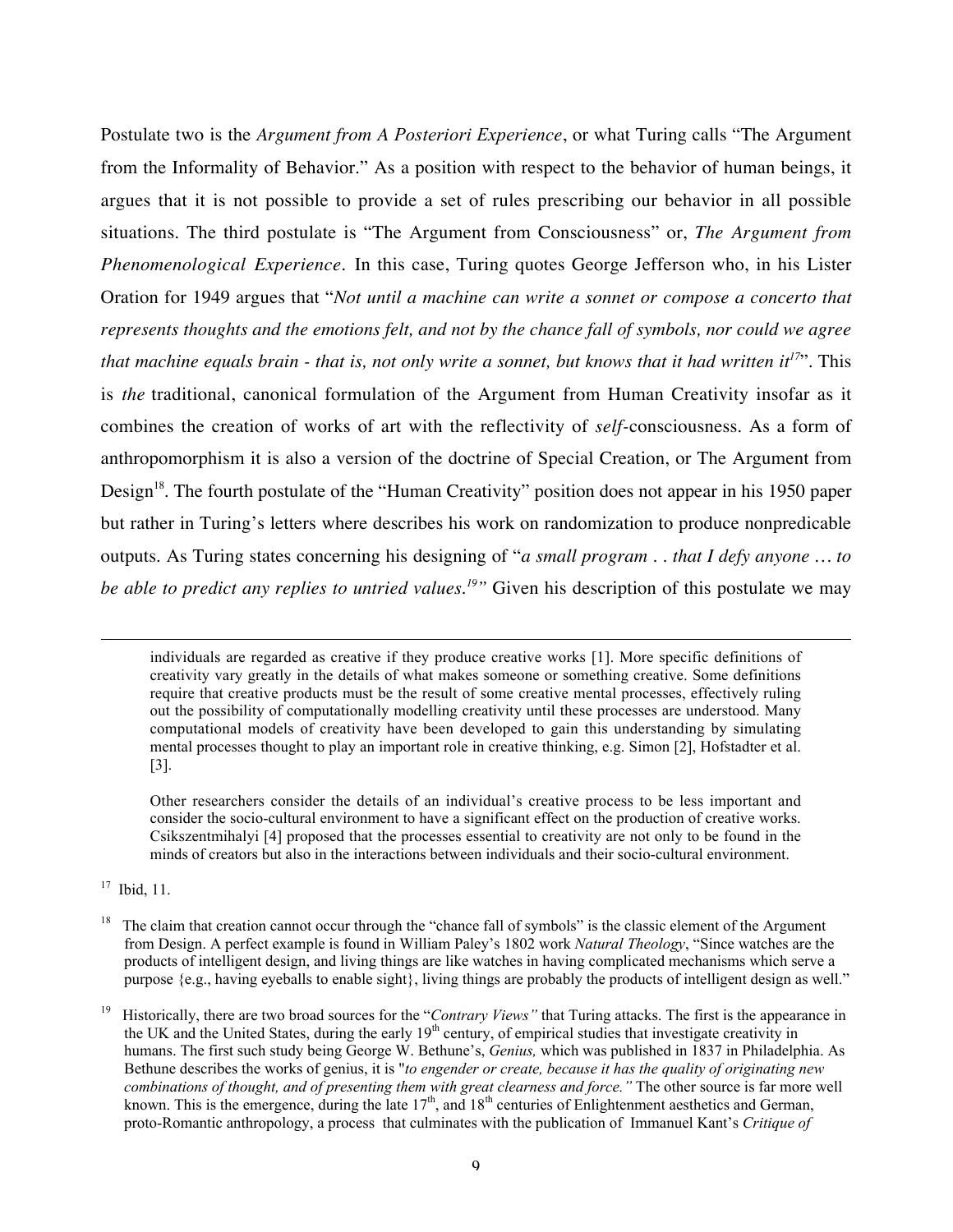call it T*he Argument from Unpredicatablity, or the Generation of Unforseen Surprises*. 20

The final postulate is a function of Turing's formulation of the "imitation game"<sup>21</sup> or what has now come to be known as the "Turing Test". This, the postulate of *The Argument from a Socio-Linguistic Interaction,* is fundamental because it represents a "third person" criteria for deciding whether a machine is as intelligent as a human being. Turing's position was that the appeal to the internal operational structure of mind – i.e. the problem of "other minds"- was a non-starter<sup>22</sup> when it came to establishing acceptable criteria for just how we are to decide whether a human level of intelligence has been achieved by a machine or not. The background assumption for the "Test" being that if a machine were to pass the "Test" then that would imply that it must be as "creatively" intelligent as the human in answering the interrogator's questions. $^{23}$ 

Turing, prior to the 1950's paper had, during his work on his Ph.D under the direction of Church at Princeton, already begun to approach the issue of creativity when he began to consider the theoretical possibility of "uncomputables". There is a brief discussion in his 1939 paper<sup>24</sup> about a entity that he rather dramatically named the "Oracle Machine". This train of thought occurred when

<u>.</u>

Hodges points to another source for Turing's decision not to focus on the criteria of  $3<sup>rd</sup>$  person observability as opposed to what is going on in the mind of the human participant in the Turing test – the work of the English philosopher Gilbert Ryle. Ryle's arguments against Cartesian dualism were well known as was his stress on 3rd person observability when describing the behavior of human beings.

23 This is clearly an intepretative move on my part. The point is that the whole thrust of Turing's attack on the various "Contrary Views" was that these arguments were false – that a machine's answers will, in due time and, under certain strict testing protocols, be as intelligent as human responses.

 Of equal interest, in assuming that machine intelligence would, in the future, equal human intelligence did this imply that there was whether Turing was talking about the scope of machine computability or about what human's do when they "calculate". Gualtiero Piccinini in his paper, "Alan Turing and The Mathematical Objection", is unequivical on this point, "In this latter paper {"Intelligent Machinery"}, far from describing Turing machines as being humans who calculate, Turing described human beings as being universal digital computers".{P. 14}

*Judgment* in 1790, and his *Anthropology from a Pragmatic Point of View* in 1798.

Hodges, Andrew. "What Would Alan Turing Have Done After 1954? ", in *Alan Turing: Life and Legacy of a Great Thinker*. Teuscher, Christof (ed) Berlin: Springer-Verlag, 2004, 50.

<sup>21</sup> <sup>21</sup> Turing, Alan M. "Computing Machinery and Intelligence", *Mind*, Vol. LIX, 236, (1950), 433-60, 1.

It is interesting to note that Turing and Wittgenstein were well aware of each other's work. Both Wittgenstein's game theory of language and Turing's criteria of sociolinguistic interaction are quasi behavorial in nature. It would be a interest to know if Turing took into account Wittgenstein's argument against "Private Language" {problem ofother minds} when he formulated the "Imitation Game".

<sup>24</sup> Turing, Alan."Systems of Logic based on Ordinals." *Proceedings of the London Mathematical Society,* 45 (3) (1939): 161-228,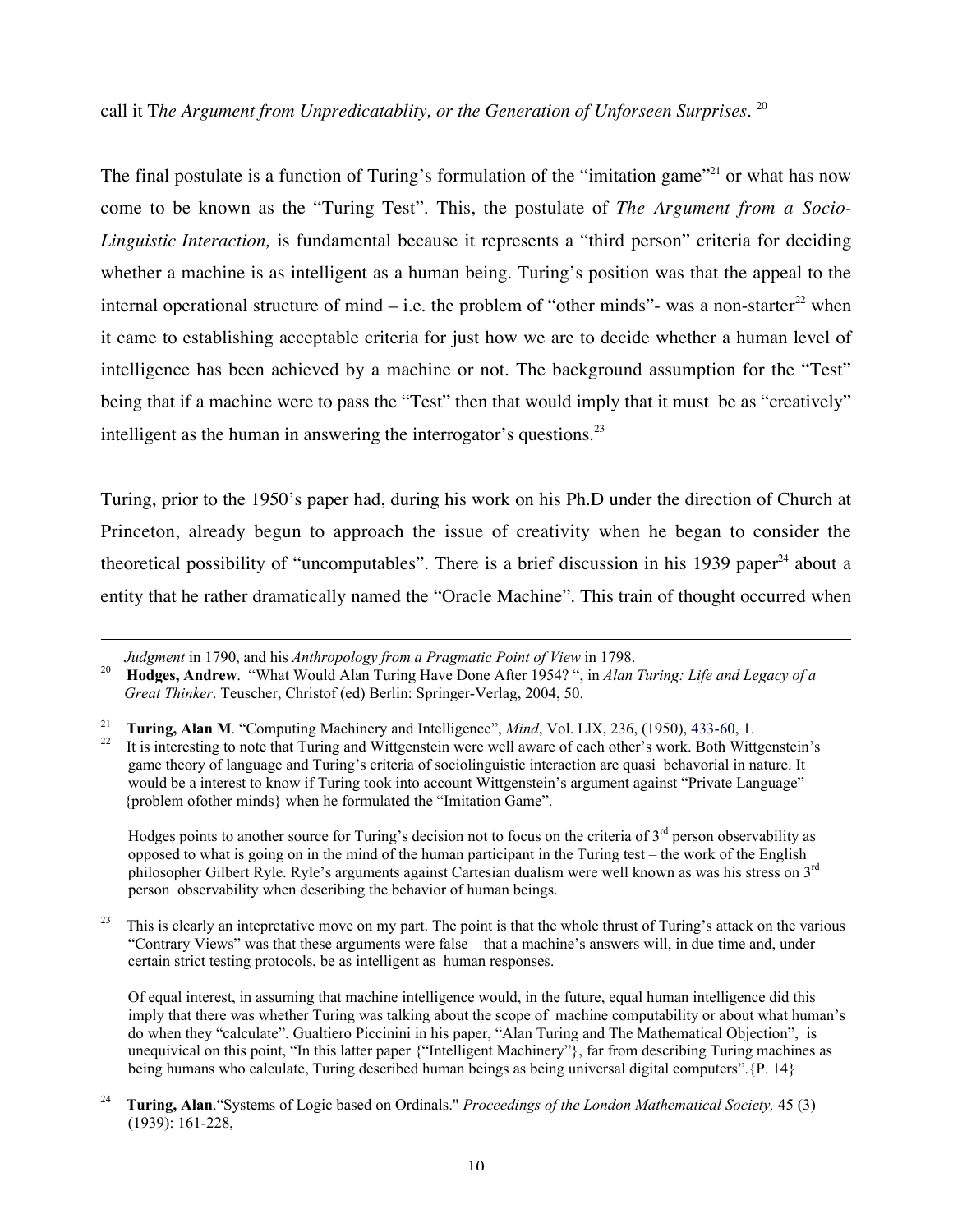he began to consider what it would involve for the human mind to operationally move from a following a rule, to a human mind not following a rule. In particular, what constitutes, as Turing notes, the "activity of the intuition"<sup>25</sup> or, as M. H. A. Newman noted, what is meant by a mathematician "having an idea."<sup>26</sup> This concern represents the root source of the question about solving *non*-computable problems using *non*-algorithmic procedures. Turing remarked, *in re* Godel's "Incompleteness Theorem", that there are "*formulae, seen intuitively to be correct, but which the Gödel theorem shows are unprovable in the original system*."<sup>27</sup> Thus the "Oracle" is an added element **-** a black box- to the Turing Machine insofar as the T-Machine can ask of the "oracle" a relative question, with respect to a specific computational sequence, in order for the T-Machine to make an uncomputable step during the computational process. That is, make "*intuitive*" decisions or, as Marvin Minsky states, make "*innovative*" decision leaps.

One of the important, ongoing controversies surrounding Turing's work on uncomputables has to do with the actual nature of the O-Machine.<sup>28</sup> A number of points should be underscored when attempting to understand how Turing conceived of this "Machine". There is, as Hodges notes, the source of the name "Oracle". This is, of course, the Delphic Oracle of Greek antiquity who, when asked a question submitted to her, will provide an answer in the form of an interpretable riddle. Additionally, the "Oracle Machine" is, in theory, capable of answering any relative question, that is, it has infinite capabilities<sup>29</sup>. Therefore, it must be a strictly theoretical entity that cannot be equated with machine, or human intelligence since it surpasses the abilities of the human mind, and more

 $\frac{1}{25}$ Ibid, 214.

Copeland argues that after the war Turing " the term 'intuition' drops from view and what comes to the foreis the closely related idea of learning—in the sense of devising or discovering—new methods of proof. When a human mathematician is confronted by a problem that he or she is unable to solve, the mathematician would searcharound and /nd new methods of proof' [52, p. 123]."

<sup>26</sup> Newman, M. H. A. "Alan Mathison Turing", *Biographical memoirs of the Royal Society (1955):* 253-263.

<sup>27</sup> Hodges, Andrew. "Alan Turing", in *Stanford Encyclopedia of Philosophy*, 2002, http://plato.stanford.edu/entries/turing/ . P. 8.

<sup>28</sup> In particular, the debate between Jack Copland, Diane Proudfoot and Andrew Hodges over whether Turing actually was pointing to an constructible machine – in this case both Copland and Proudfoot argue that Turing's work implied the possible development of hypercomputation. On the issue of whether Turing was talking about an actual machine, I am in agreement with Hodges that Copland and Proudfoot have misunderstand the philosophical significance of the O-machine.

<sup>29</sup> Hodges, Andrew. "Alan Turing", in *Stanford Encyclopedia of Philosophy*, 2002, http://plato.stanford.edu/entries/turing/ . 9.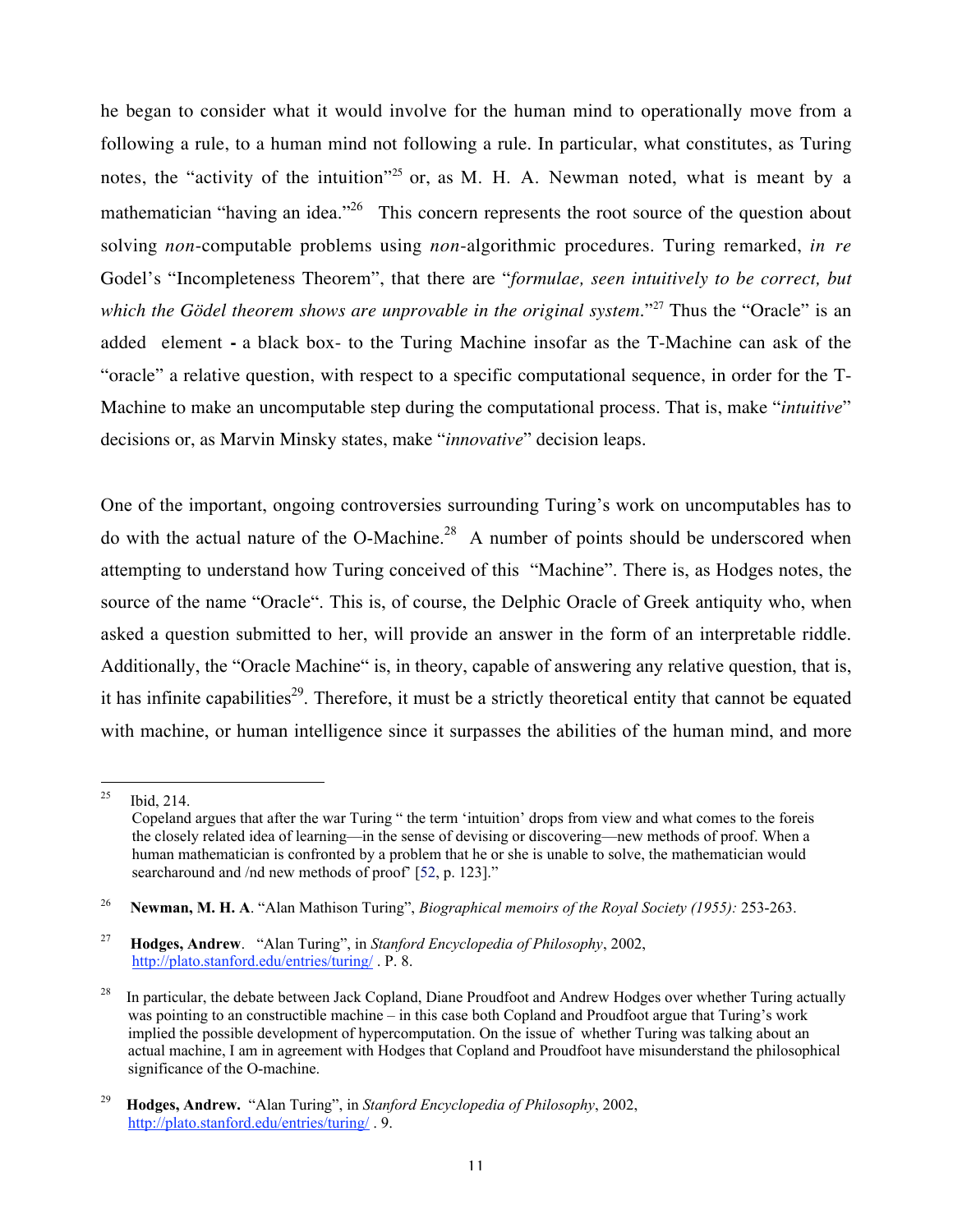importantly, of any other *existing*, or future intelligent entity A further, final point that Turing was very clear about was that the "Oracle" could not be a machine. If we accept this formulation then we are faced with an theoretic entity insofar as it forms a limiting case on all possible fromulations of machine intelligence.

Turing, like virtually everyone else, had assumed that Human beings has the apparent cognitive ability to act creatively in the world. We may infer this, albeit weakly, from his informal reading of Godel's Incompleteness Theorem and, more strongly, from the concerted attack that he directed against the "Contrary Views" in his 1950 paper. Does this mean that Turing believed that the Turing Limit can be breached insofar as one could actually build a Super Turing Machine? The answer I think is no.<sup>30</sup> The "Oracle Machine" is a philosophical proposal with respect to the inherent limitations on creative intelligence inasmuch as it is theocentreic<sup>31</sup> proposal that forms a theoretically absolute constraint on both machine and human or, if you like, it is the converse, or "super" version of the Turing Limit.

There is, I believe, a precedent for his proposal. One of the essential philosophical characteristics of the Primacy of the Epistemic Subject are the epistemological limitations placed on First Person experiences. This problem is virtually axiomatic insofar as the accumulation of empirical knowledge of the world is a historically constrained, diachronic-synchronic process. Consequently, the epistemological relationship between our *relative position* within totality of hypothetical laws rules out any possibility of our actually knowing whether the specfic knowledge we acquire over time is, in fact, true knowledge. This situation is a function of methodological role that scepticism

 $\frac{1}{30}$ Ibid 12.

Hodges make the point by the time of Turing's 1950 paper he had dropped any discussion of the 0-machine and had concluded that "How could the *intelligent* arise from operations which were themselves totally *routine and mindless* — 'entirely without intelligence'? This is the core of the problem Turing faced, and the same problem faces Artificial Intelligence research today. Turing's underlying argument was that the human brain must somehow be organised for intelligence, and that the organisation of the brain must be realisable as a finite discrete-state machine."

<sup>31</sup> Descartes, Leibniz, Malebranche, and Spinoza all adhered to some form of the Theocentric, or Argument from God's Eye P erspective. This position was proposed in order to address the realization that monadic experience is limited by both the potential fallibility of the epistemic subject's cognitive abilities and, its relative, epistemological location within the universe. Descartes, for example, noted that whereas we can never know that what we experience is not, in actuality, grounded in the dream like imaginings of subjective experience, we must assume that God does know.<sup>30</sup>Thus, the God's Eye Perspective provides a form of pre-established, ontological harmony between the knowledge claims of the monadic subject in relation to an objective totality.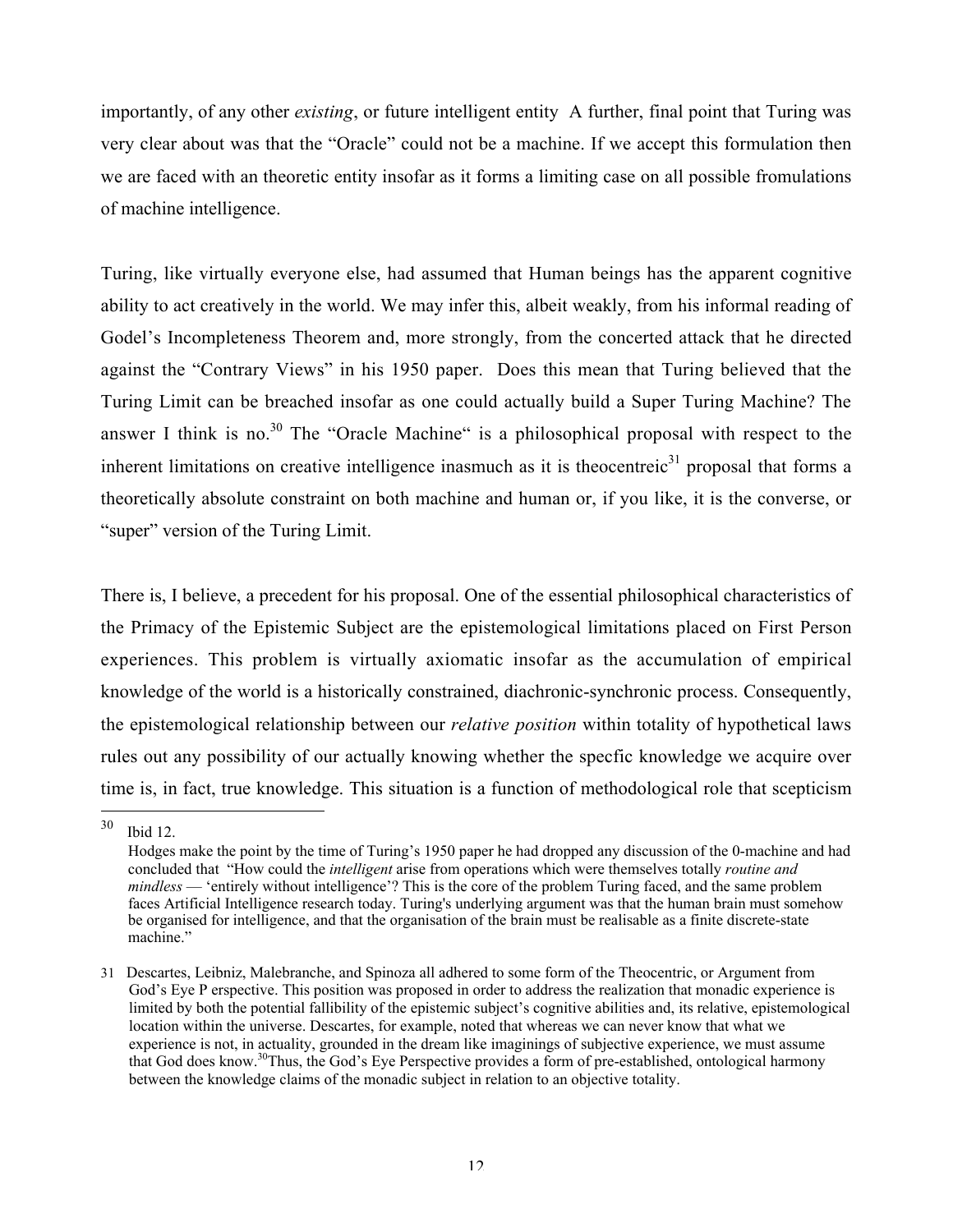plays within scientific practice. Scientific practices must function sceptically, and at the same time, act on the assumption that our relative knowledge claims are, in fact, grounded in unified theory of the nature of the universe. This presumption is, of course, a metaphysical claim, thus it is, in principle, unprovable. As a consequence, any metaphysical claims are really belief assumptions that have value as heuristic devices only. Turing's formulation of the O-Machine then functions *as if* it were a Theocentric proposal *only* insofar as the "Oracle Machine" *may* be premised upon the metaphysical assumption that the universe is, in principle, explainable algorithmically – that is, any relative question ought, in principle, to be answerable.<sup>32</sup>

In light of Turing's hope that machines will, in time, equal human intelligence what then of the present situation with respect the status of research work on *thinking* machines? The English logician and philosopher Diane Proudfoot points out that today a growing number of AI researcher's aim is "*to produce, not thinking and understanding machines, but high-performance advanced information processing systems*." Thus, we may be witnessing the slow death of the great, post 1950's romantic period of AI research when researchers dreamed of creating an anthropomorhized, mechanical form of AI.

## Bibliography:

| Ashby, W. Ross.      | Design for a Brain. London: Chaapman and Hall, 1952.                                                                                                            |
|----------------------|-----------------------------------------------------------------------------------------------------------------------------------------------------------------|
| Bringsjord, Selmer,  |                                                                                                                                                                 |
| and C. Arkoudas.     | A Refutation of Penrose's Godelian Case Against AI. Department of<br>Philosophy, Pschology & Cognitive Science, Rensselaer Polytechnic<br>Institute, USA, 2000. |
|                      | <i>The Modal Argument for Hypercomputating Minds, in Theoretical</i><br>Computer Science, 317 (2004), 167-190.                                                  |
| Bringsjord, Selmer & |                                                                                                                                                                 |
| Ferrucci, David      | Artificial Intelligence and Literary Creativity Inside the Mind of Brutus, a<br>Storytelling Machine, 1999.                                                     |
| Bartlett, W. Mel.    | "In the Brain, the Model is the Goal". Nature Neuroscience Supplement,<br>3:1183, November 2000.                                                                |

 $\frac{1}{32}$  As it stands right now this is a stictly interpretative move on my part inasmuch as there is not textual evidence in Turing's writings to directly support this claim.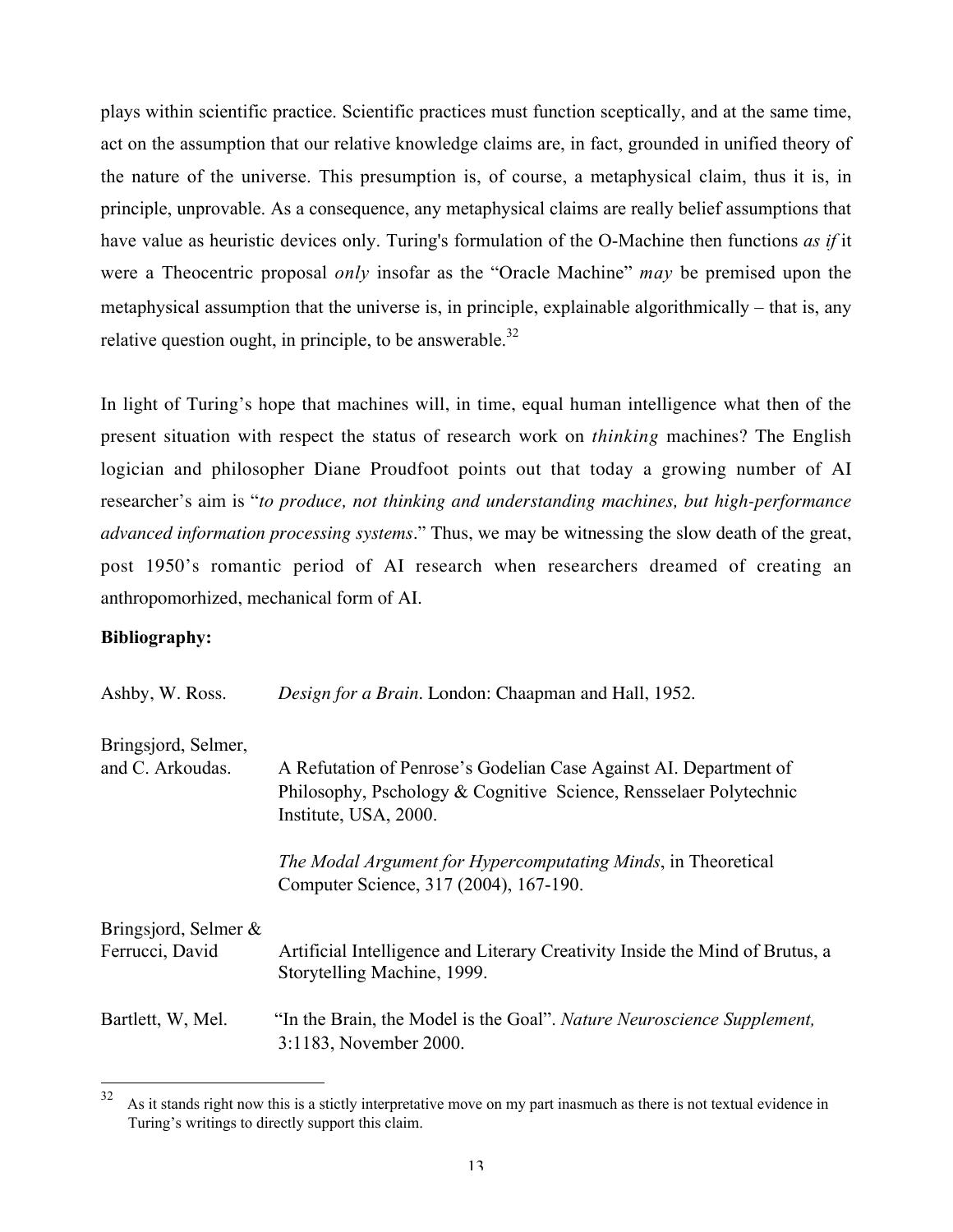| Chalmers, David J.                          | The Conscious Mind: In Search of a Fundamental Theory. Oxford,<br>Oxford University, Press, 1996.                                                                                                                                                                     |
|---------------------------------------------|-----------------------------------------------------------------------------------------------------------------------------------------------------------------------------------------------------------------------------------------------------------------------|
|                                             | "A Computational Foundation for the Study of Cognition", Published on<br>KurzweilAI. June 4, 2002.                                                                                                                                                                    |
| {with Andy Clark}                           | "The Representational Character of Experience." In B. Leitner (ed.) The<br>Future for Philosophy: Oxford University Press, 2004.<br>"The Extended Mind" Analysis 58: 1: 1998 p.7-19. Reprinted in The<br>Philosopher's Annual vol XXI-1998 (Ridgeview, 2000) p.59-74. |
| Church, Alonzo.                             | "An Unsolvable Problem of Elementary Number Theory",<br>American J. of Math., 58 (1936), 345-363.                                                                                                                                                                     |
| Copeland, B. Jack.                          | "Narrow versus Wide Mechanisim", in Minds and Machines. Edited by<br>Alan Ross Anderson, Englewood Cliffs, New Jersey, 1964.                                                                                                                                          |
|                                             | "Beyond the Universal Turing Machine", in Australian Journal of<br>Philosophy, 1998, 1.                                                                                                                                                                               |
|                                             | "Hypercomputation: Philosophical Issues", in Theoretical Computer<br>Science, 317 (2004) 251 - 267                                                                                                                                                                    |
| Copeland, B.J. &<br>D. Proudfoot $\{2000\}$ | "What Turing Did After He Invented the Universal Turing Machine.<br>Journal of Logic, Language, and Information, 2000, pp. 1-19.                                                                                                                                      |
|                                             | "Alan Turing's Forgotten Ideas in Computer Science". Scientific<br>American 280 (April 1999), pp. 99-103                                                                                                                                                              |
|                                             | Countess of Lovelace, "Translator's notes to an article on Babbage's Analytical Engine" in<br>Scientific Memoir (ed. by R. Taylor), vol. 3 (1842), 691-731.                                                                                                           |
| Dennett, Daniel.                            | Brainchildren: Essays on Designing Minds. Cambridge Mass.: MIT Press,<br>1998.                                                                                                                                                                                        |
| Dupuy, Jean-Claude.                         | The Mechanization of the Mind: On the Origins of<br>Cognitive Science. Trans. M.B. DeBevoise. Princeton: Princeton University<br>Press. 2000                                                                                                                          |
| Godel, Kurt.                                | "On Formally Undecidable Propositions in Principia Mathematica and<br>Related Systems 1", in Monatshefte fur Mathematick und Physik 38,<br>$(1921): 173-98.$                                                                                                          |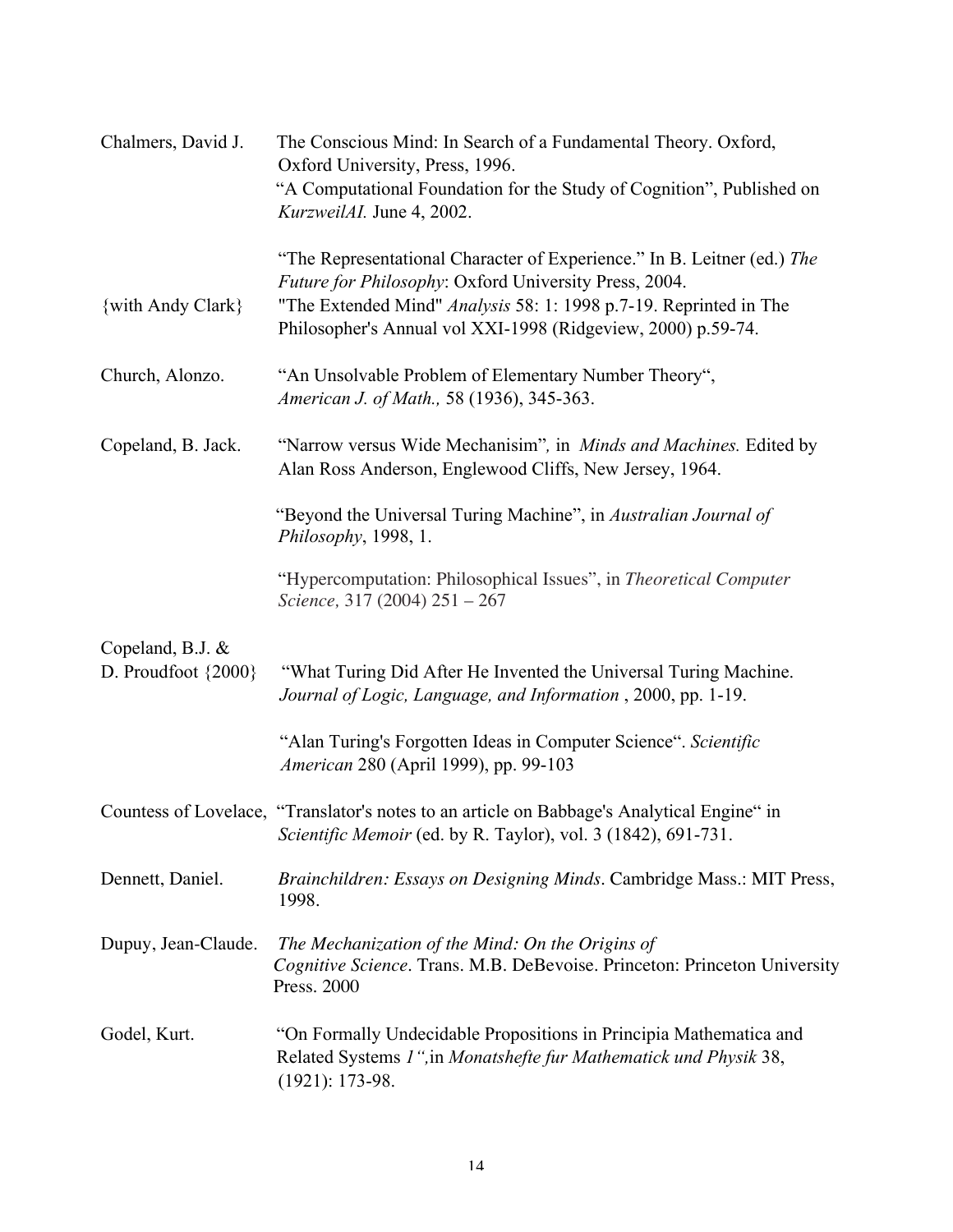| Harnish, Robert M.                                               | Minds, Brains, Computers: An Historical Introduction to the Foundations of<br>Cognitive Science. Malden Mass.: Blackwell Publishers Inc. 2002.                              |
|------------------------------------------------------------------|-----------------------------------------------------------------------------------------------------------------------------------------------------------------------------|
| Heijnoort, Jan van.                                              | From Frege to Godel: Source Book of Mathematical Logic, 1879-1931.<br>Cambridge Mass.: MIT Press, 1966.                                                                     |
| Heims, Steve Joshua.                                             | The Cybernetics Group. Cambridge Mass.: MIT Press, 1991                                                                                                                     |
| Hodges, Andrew,                                                  | "What Would Alan Turing Have Done After 1954?", in Alan Turing:<br>Life and Legacy of a Great Thinker. Teuscher, Christof (ed) Berlin:<br>Springer-Verlag, 2004.            |
|                                                                  | "Alan Turing", in Stanford Encyclopedia of Philosophy, 2002,<br>http://plato.stanford.edu/entries/turing/                                                                   |
| Kleene, S.C.                                                     | "General Recursive Functions of Natural Numbers. American J. of<br>Math., 57 (1935), 153-173 and 219-244.                                                                   |
| Jefferson, G.                                                    | "The Mind of Mechanical Man", Lister Oration for 1949<br>British Medical Journal, vol. i (1949), 1105-1121.                                                                 |
| Lucas, John.R.                                                   | "Minds, Machines and Godel", in Minds and Machines. Edited by Alan<br>Ross Anderson, Englewood Cliffs, New Jersey, 1964.                                                    |
|                                                                  | A paper read to the Turing Conference at Brighton on April 6th, 1990.                                                                                                       |
| McCarthy, J., M.L.<br>Minsky, N. Rochester,<br>and C.E. Shannon. | A Proposal for the Dartmouth Summer Research Project on Artificial<br>Intelligence. John McCarthy, Department of Mathematics, Dartmouth<br>College, Hanover, New Hampshire. |
| McCulloch, Warren S.<br>& Walter Pitts.                          | A Logical Calculus of Ideas Immanent in Nervous Activity. Bulletin of<br>Mathematical Biophysics, 5:115--133, 1943.                                                         |
| McGinn, Colin.                                                   | The Problem of Consciousness. Oxford: Blackwell Publishers, Reprint,<br>1995.                                                                                               |
| Mayr, Otto                                                       | Authority, Liberty, and Automatic Machinery in Early Modern Europe<br>(Baltimore: Johns Hopkins University Press, 1986).                                                    |
| Newman, Maxwell<br>H. A.                                         | "Alan Mathison Turing", <i>Biographical Memoirs of the Royal Society</i> (1955):<br>253-263.                                                                                |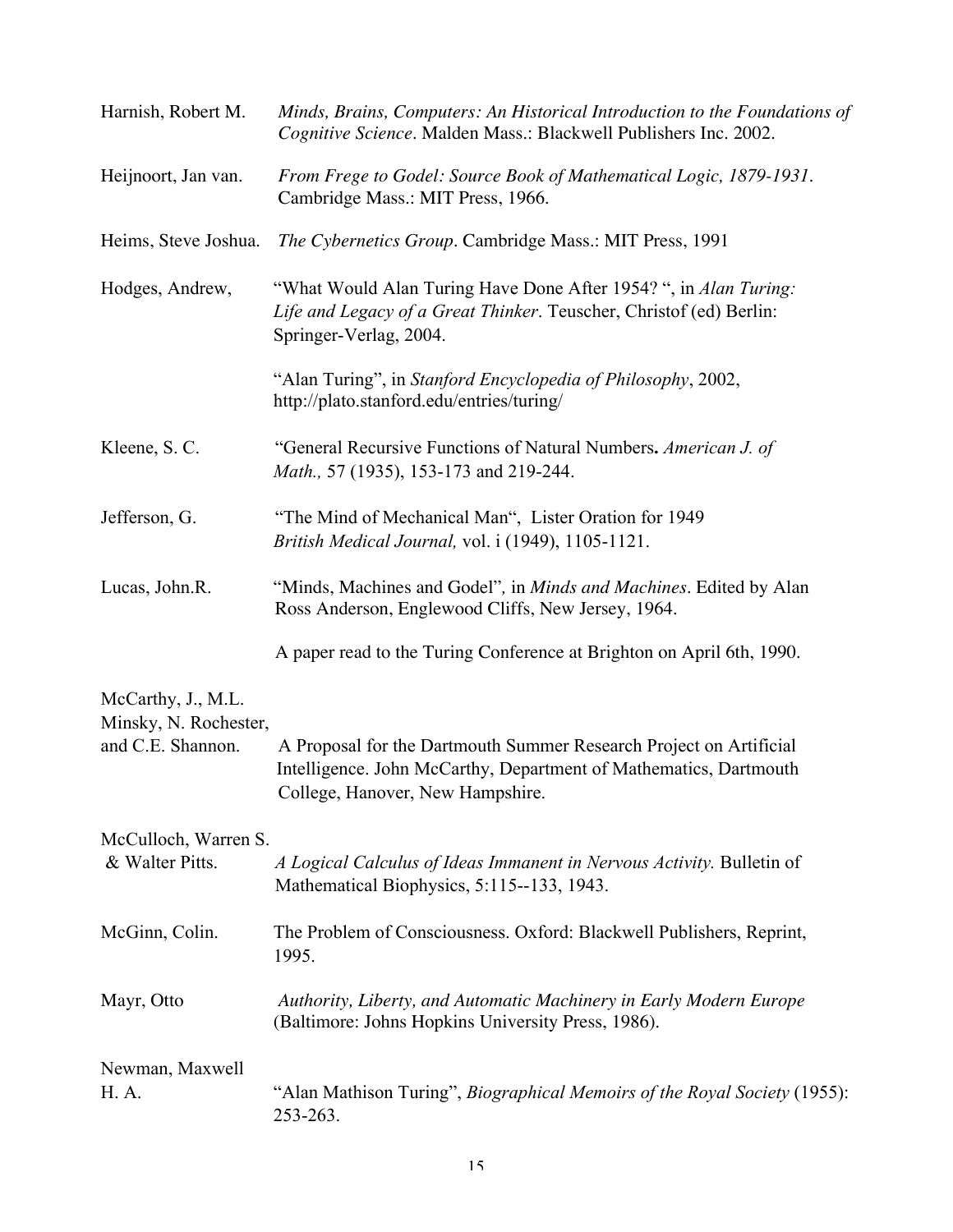| Neumann, John von.                                             | The Computer and the Brain. New Haven, Conn., Yale University Press,<br>1958.                                                                                                                                                        |
|----------------------------------------------------------------|--------------------------------------------------------------------------------------------------------------------------------------------------------------------------------------------------------------------------------------|
| Penrose, Roland.                                               | "Beyond the doubting of a shadow: a Reply to Commentairies on The<br>Shadows of the Mind", <i>Psyche</i> 2 (3). 1996.                                                                                                                |
|                                                                | The Emperor s New Cloths. Oxford: Oxford University Press, 1989.<br>The Shadows of the Mind. Oxford: Oxford University Press, 1994                                                                                                   |
| Pereira, Francisco C.<br>& Amilcar Cardoso.                    | "Conceptual Blending and the Quest for the Holy Creative Process." In<br>Proceedings of the 2 <sup>nd</sup> Workshop on Creative Systems: Approaches to<br>Creativity in AI and Cognitive Science, ECAI 2002, Lyon, France,<br>2002. |
| Petrov, Plamen.                                                | The Church-Turing Thesis as an Immature Form of the Zuse-Fredkin<br>Thesis (More Arguments in Support of the "Universe as a Cellular<br>Automaton" Idea)                                                                             |
| Piccinini, Gualtiero                                           | "Alan Turing and The Mathematical Objection", Department of History and<br>Philosophy of Science, University of Pittsburgh, 1999-2000.                                                                                               |
| Proudfoot, Diane                                               | "Robots and Rule-Following", in Alan Turing: Life and Legacy of a Great<br>Thinker. Teuscher, Christof (ed) Berlin: Springer-Verlag, 2004.                                                                                           |
| Putman, Hilary.                                                | "Minds and Machines", in <i>Minds and Machines</i> . Edited by Alan Ross<br>Anderson, Englewood Cliffs, New Jersey, 1964.                                                                                                            |
| Pylyshyn, Zenon                                                | Computation and Cognition: Towards a Foundation for Cognitive Science.<br><b>MIT</b><br>Press, 1984.                                                                                                                                 |
| Rosenblueth, Arturo,<br>Norbert Wiener, and<br>Julian Bigelow. | "Behavior, Purpose, Telelogy." Philosophy of Science 10, no.1 (1943): 18-<br>24.                                                                                                                                                     |
|                                                                | "Purposeful and Non-Purposeful Behavior," Philosophy of Science 17<br>$(1950): 318-326.$                                                                                                                                             |
| Searle, John.                                                  | "Minds, Brains and Programs", in The Behavioral and Brain Sciences,<br>vol. 3., Cambridge University Press, 1980.                                                                                                                    |
| Siegelmann, Hava                                               |                                                                                                                                                                                                                                      |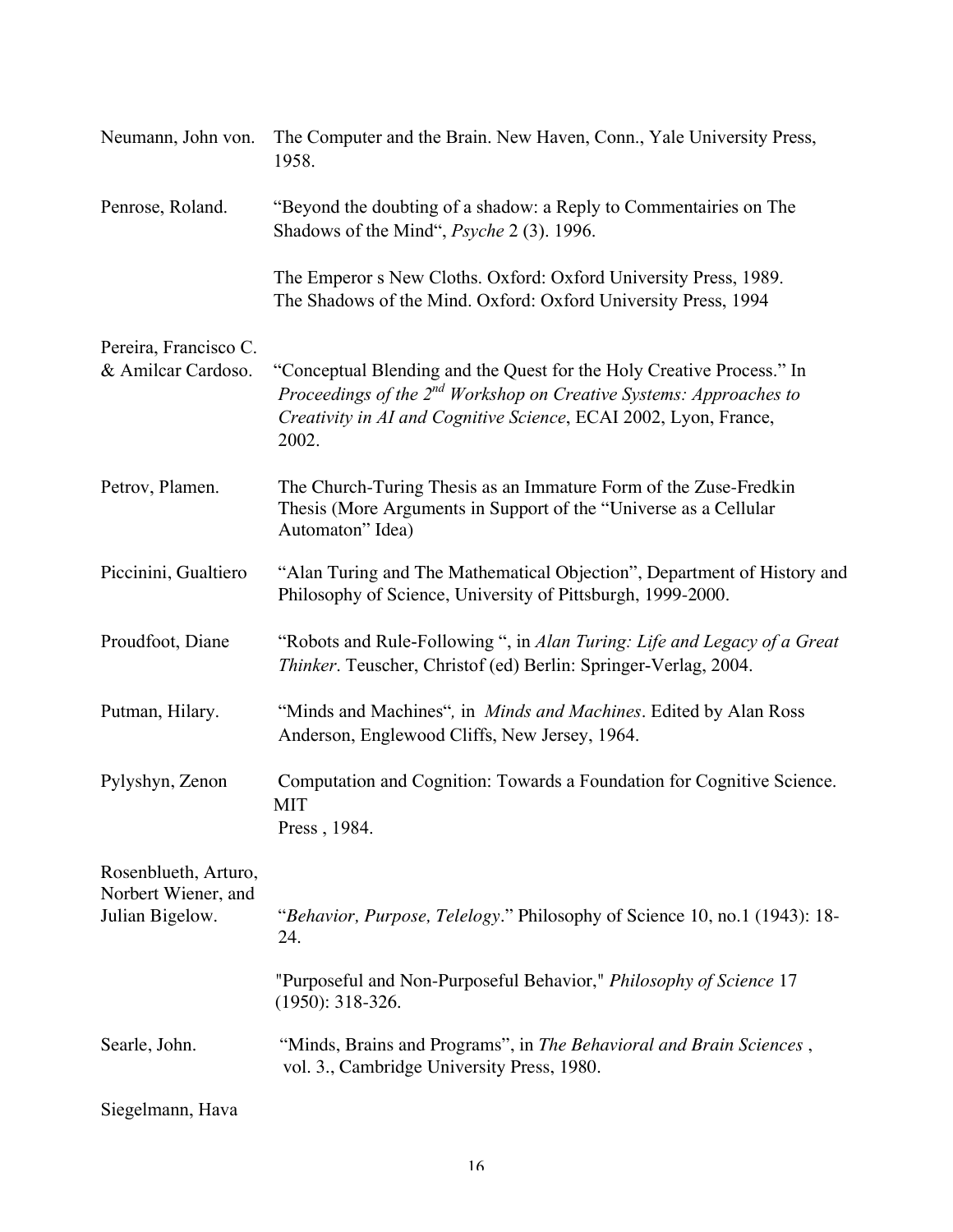| ${Eve}$ Tova.    | "Computation beyond the Turing Limit." Science, 268:545–548, 1995.                                                                                                                                                                                                                             |
|------------------|------------------------------------------------------------------------------------------------------------------------------------------------------------------------------------------------------------------------------------------------------------------------------------------------|
| Stannett, Mike   | "Hypercomputational Models ", in Alan Turing: Life and Legacy of a Great<br>Thinker. Teuscher, Christof (ed) Berlin: Springer-Verlag, 2004.                                                                                                                                                    |
| Sloman, Aaron.   | "Can we Design a Mind?. Keynote address Artificial Intelligence in<br>Design Conference, Cambridge University, July 2002.<br>The Irrelevance of the Turing Test (and maybe to computers as we know<br>them). School of Computer Science Theory Seminar, The University of<br>Birmingham, 2003. |
| Tarski, Alfred.  | "The semantic conception of truth", in Philosophy and Phenomenlological<br>Research 4, 1944, 13-47.                                                                                                                                                                                            |
| Taylor, Richard. | "Purposeful and Non-Purposeful Behavior: A Rejoinder," Philosophy of<br>Science 17 (1950): 327-332.                                                                                                                                                                                            |
| Turing, Alan M.  | "On Computable Numbers with an application to the<br>Entscheidungsproblem", London Mathematical Society in Proceedings of<br>the London Mathematical Society, Series 2, Vol.42 (1936 - 37) pages<br>230 to 265                                                                                 |
|                  | "Computing Machinery and Intelligence", Mind, Vol. LIX, 236, (1950),<br>433-60.                                                                                                                                                                                                                |
|                  | "Systems of Logic based on Ordinals." Proceedings of the London<br>Mathematical Society, 45 (3) (1939): 161-228.                                                                                                                                                                               |
|                  | "Intelligent Machinery {1948}". National Physical Laboratory Report, in<br>B. Meltzer and D. Michie (eds) 1969, Machine Intelligence 5. Edinburgh:<br>Edinburgh University Press.                                                                                                              |
|                  | "Lecture to the London Mathematical Society on 20 February 1947", in B.E.<br>Carpenter and R.N. Doran (Editors), A.M. Turing's ACE Report and Other<br>Related Papers, Cambridge, MA: MIT Press.                                                                                               |
| Turing, A.M.     | "Intelligent Machinery, a Heretical Theory" (c.1951), in: B.J. Copeland, A<br>Lecture and Two Radio Broadcasts on Machine Intelligence by Alan Turing,<br>in: K. Furukawa, D. Michie, S. Muggleto (Eds.), Machine Intelligence, Vol.<br>15, Oxford University Press, Oxford, 1999.             |
| et al.,          | "Can Automatic Calculating Machines be Said to Think? (1952), in: B.J.<br>Copeland, A Lecture and Two Radio Broadcasts on Machine Intelligence by<br>Alan Turing, in: K. Furukawa, D. Michie, S. Muggleton (Eds.), Machine<br>Intelligence, Vol. 15, Oxford University Press, Oxford, 1999.    |